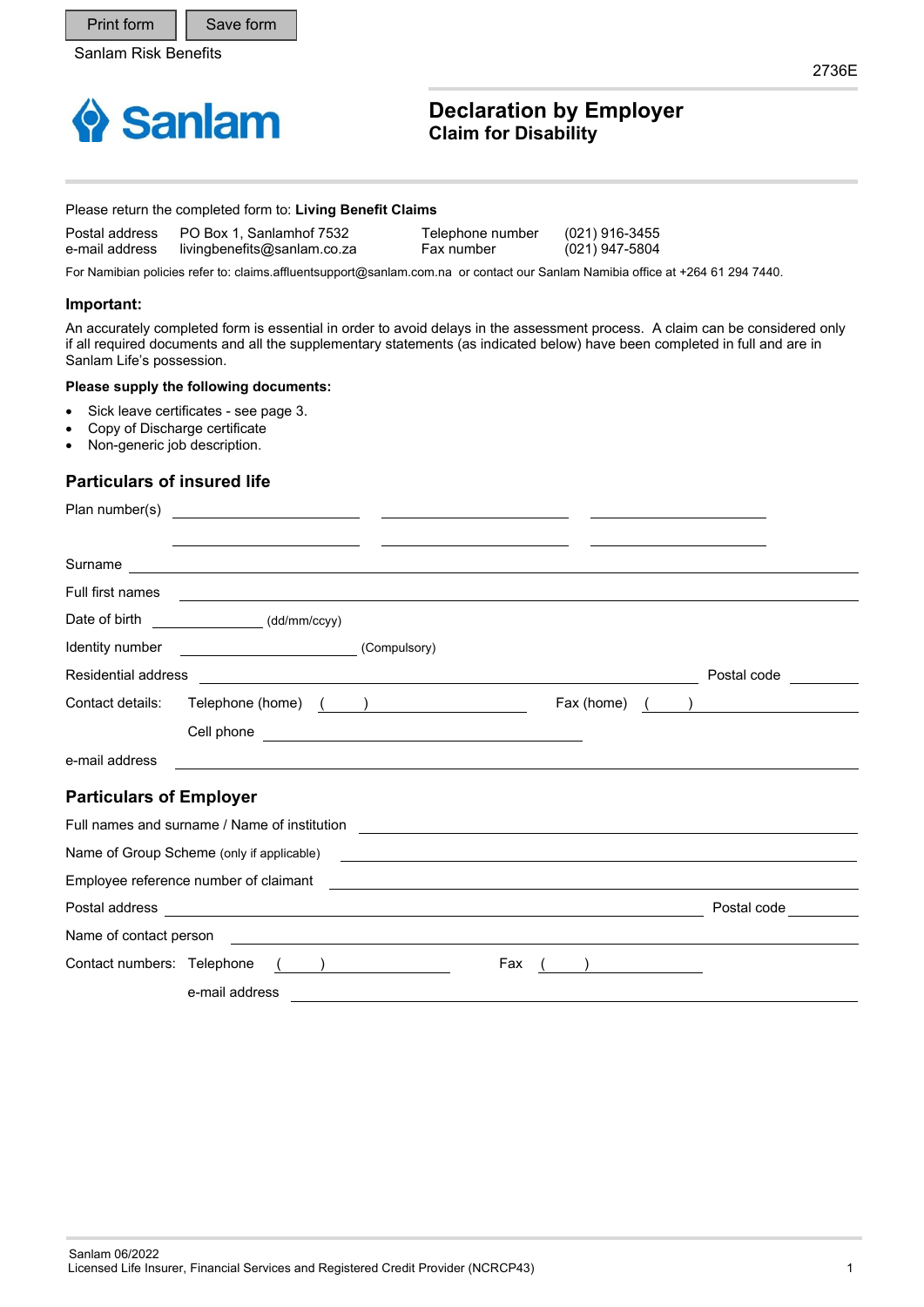| Plan number                                                                          |                                                                                                                                                                                                         |
|--------------------------------------------------------------------------------------|---------------------------------------------------------------------------------------------------------------------------------------------------------------------------------------------------------|
| <b>General information</b>                                                           |                                                                                                                                                                                                         |
| (dd/mm/ccyy)<br>Date of appointment                                                  |                                                                                                                                                                                                         |
| Name of occupation                                                                   |                                                                                                                                                                                                         |
| Date of appointment in this occupation                                               | (dd/mm/ccyy)                                                                                                                                                                                            |
|                                                                                      | Define the essential functions of this occupation: Please attach a non-generic job description.                                                                                                         |
|                                                                                      | Last date on which claimant was still actively able to perform his/her job. [16] (dd/mm/ccyy)                                                                                                           |
| Date of official discharge. _____________________(dd/mm/ccyy)                        |                                                                                                                                                                                                         |
| Please indicate the specific actions performed per percentage.                       | State the percentage of time the claimant engaged in the actions below. (Note: the percentage must add up to 100%.)                                                                                     |
| Administrative duties                                                                |                                                                                                                                                                                                         |
| Manual / physical duties                                                             |                                                                                                                                                                                                         |
| Supervisory duties                                                                   | $\%$                                                                                                                                                                                                    |
| Travelling by car, truck, etc.                                                       | $\%$ $\overline{\phantom{a}}$                                                                                                                                                                           |
| Walking and standing                                                                 |                                                                                                                                                                                                         |
| 100<br>Total                                                                         | $\%$                                                                                                                                                                                                    |
| Please state the academic qualifications of the claimant.                            |                                                                                                                                                                                                         |
| Gross average monthly salary before disability                                       | R<br>Basic                                                                                                                                                                                              |
|                                                                                      | Overtime R                                                                                                                                                                                              |
|                                                                                      | Other<br>R ______________                                                                                                                                                                               |
| Gross average monthly salary after disability                                        | Basic                                                                                                                                                                                                   |
| Gross monthly pension after disability                                               | R<br><u> 1989 - Jan Stein Barnett, fransk konge</u>                                                                                                                                                     |
| What is the cause of his/her disability?                                             |                                                                                                                                                                                                         |
| When did you first become aware of the condition?                                    | (dd/mm/ccyy)                                                                                                                                                                                            |
| Was the cause an injury sustained while on duty?                                     | No<br>Yes                                                                                                                                                                                               |
| If "Yes", please provide us with the Injury sustained at work - report.              |                                                                                                                                                                                                         |
| Current work status (Please mark the applicable option)                              |                                                                                                                                                                                                         |
| Still at work                                                                        |                                                                                                                                                                                                         |
| Working part-time                                                                    |                                                                                                                                                                                                         |
| On sick-leave                                                                        |                                                                                                                                                                                                         |
| Early retirement due to ill health                                                   |                                                                                                                                                                                                         |
|                                                                                      |                                                                                                                                                                                                         |
| Working in alternative position                                                      | If this option is selected, please answer the following questions:                                                                                                                                      |
| If the person was not considered for an alternative position, was it as a result of: |                                                                                                                                                                                                         |
| Lack of knowledge and/or experience?                                                 | No<br>Yes                                                                                                                                                                                               |
| Unable to engage emotional or physical?                                              | No<br>Yes                                                                                                                                                                                               |
| ٠<br>reasons.                                                                        | If the person accepted an alternative position, please answer the following questions:<br>Did the aspects mentioned below contribute to his/her appointment to the alternative position? Please provide |
| Training<br>Yes<br>No                                                                |                                                                                                                                                                                                         |
| Experience<br>No<br>Yes                                                              |                                                                                                                                                                                                         |
|                                                                                      |                                                                                                                                                                                                         |
| Education<br>Yes<br>No                                                               |                                                                                                                                                                                                         |

2736E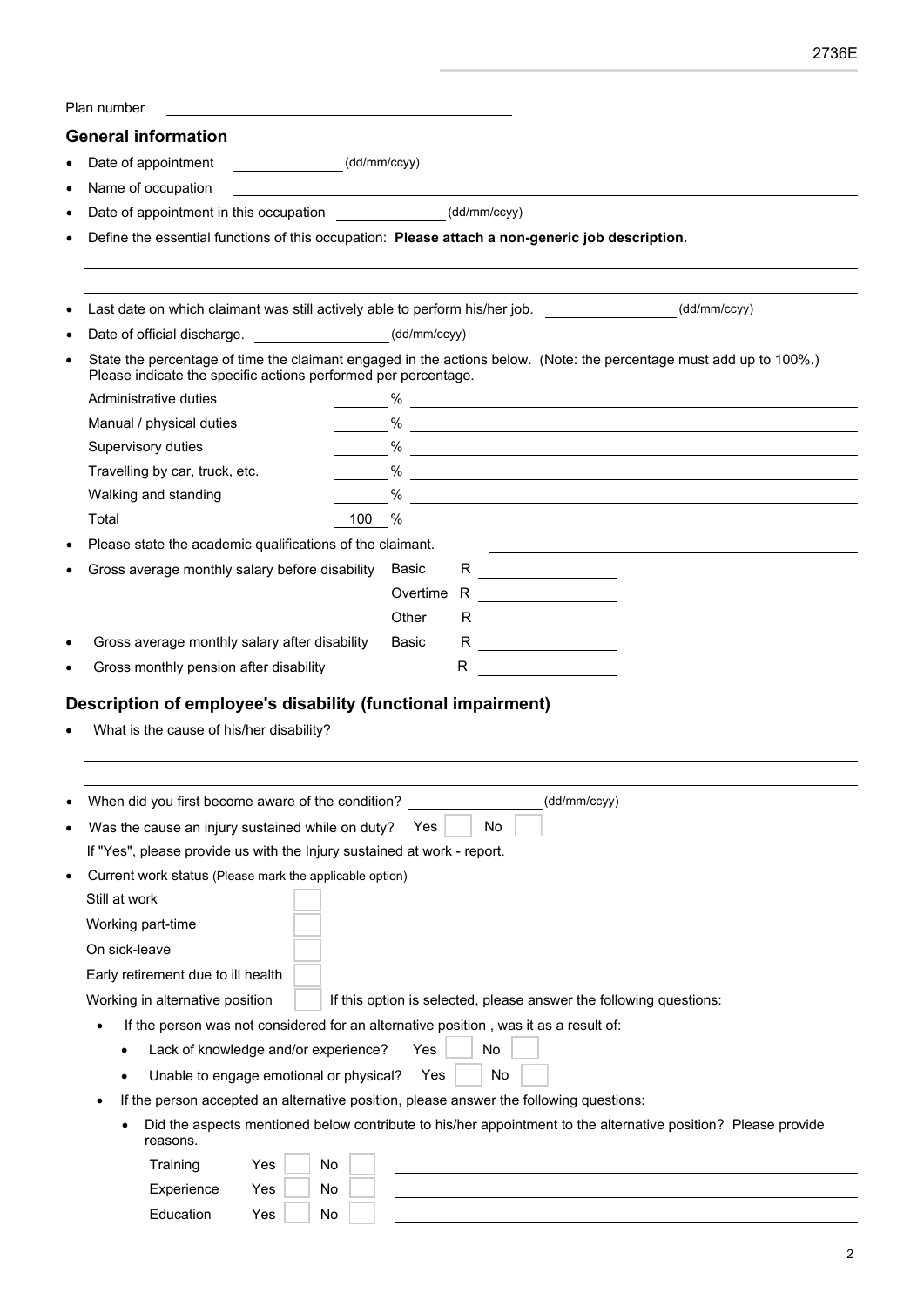#### Plan number

## **Description of employee's disability (functional impairment)**

Alternative position (continue)

 Describe in full what his/her duties in the alternative position comprise and indicate exactly the nature of what he/she now does. (For example, it is not sufficient to say "He/she performs light clerical work" – please indicate the nature of the clerical work):

| Administrative duties                                                                                       |       | %          |     |                                                       | <u> 1980 - Johann Barnett, fransk politik (f. 1980)</u>     |  |
|-------------------------------------------------------------------------------------------------------------|-------|------------|-----|-------------------------------------------------------|-------------------------------------------------------------|--|
| Manual / physical duties                                                                                    |       | $\%$       |     |                                                       |                                                             |  |
| Supervisory duties                                                                                          |       | $\%$       |     |                                                       |                                                             |  |
| Travelling by car, truck, etc.                                                                              |       | $\%$       |     |                                                       | <u> 1980 - Jan Sterling, amerikansk politiker (d. 1980)</u> |  |
| Walking and standing                                                                                        |       | $\%$       |     |                                                       |                                                             |  |
| Total                                                                                                       | 100 % |            |     |                                                       |                                                             |  |
|                                                                                                             |       | Overtime R |     | <u> 1989 - Andrea Station, amerikansk politiker (</u> |                                                             |  |
| Has he/she been appointed on a part-time or permanent basis?                                                |       | Other      | R   | Part-time                                             | Permanent                                                   |  |
| Does the employee have any promotion opportunities?                                                         |       |            | Yes | No                                                    |                                                             |  |
| Is the status of the alternative position higher than, equal to or lower than the position previously held? |       |            |     |                                                       |                                                             |  |
|                                                                                                             |       |            |     |                                                       |                                                             |  |

### **Sick leave records**

 Please provide us with a brief summary of all sick leave of longer than 2 days taken by the claimant during the past two years. Please include copies of the relevant doctor's certificates.

| <b>Illness or injury</b> | Name of doctor(s)<br>consulted | Dates from work   | <b>Total days</b> |        |
|--------------------------|--------------------------------|-------------------|-------------------|--------|
|                          |                                | From (dd/mm/ccyy) | To (dd/mm/ccyy)   | absent |
|                          |                                |                   |                   |        |
|                          |                                |                   |                   |        |
|                          |                                |                   |                   |        |
|                          |                                |                   |                   |        |
|                          |                                |                   |                   |        |
|                          |                                |                   |                   |        |
|                          |                                |                   |                   |        |
|                          |                                |                   |                   |        |
|                          |                                |                   |                   |        |
|                          |                                |                   |                   |        |